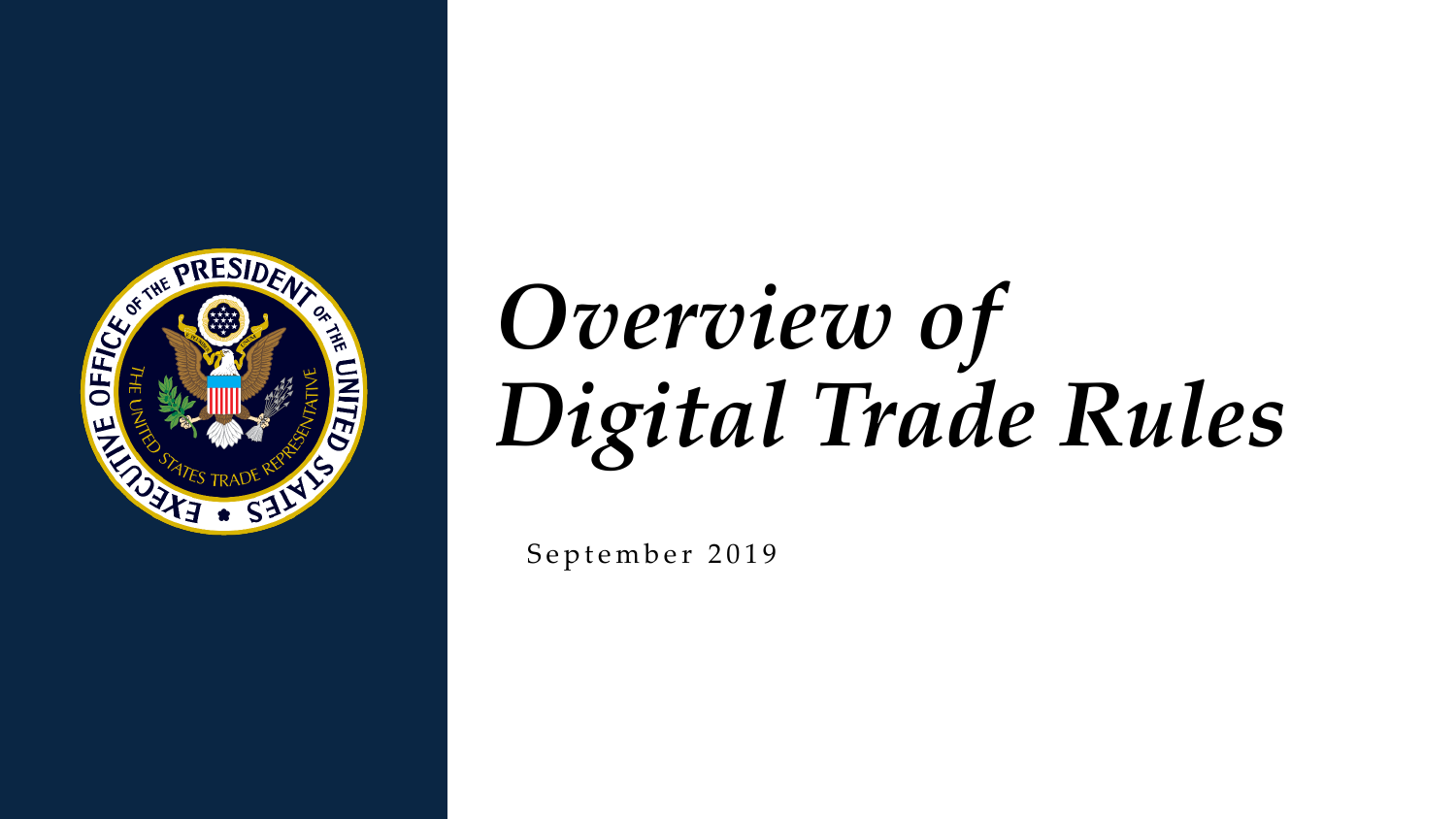

## Evolution of U.S. Digital Trade Rules

- 1998 WTO Customs Duties Moratorium
- 2003 US-Singapore FTA
- 2004 US-Australia FTA
- 2009 US-Korea FTA
- 2018 USMCA
- 2019 WTO Joint Statement Initiative (negotiations)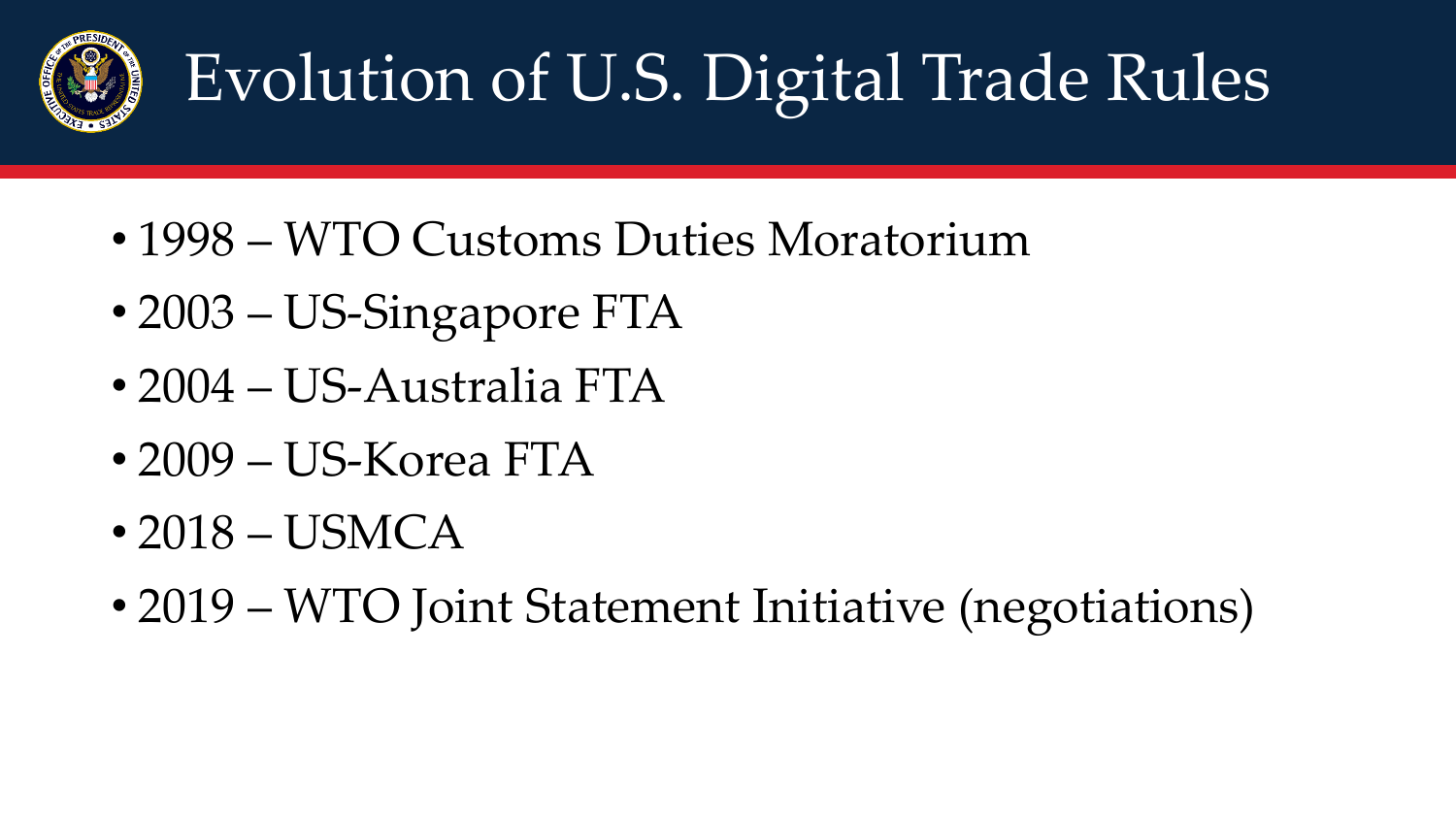

### Examples of Digital Trade Rules

- Customs duties moratorium
- Non-discriminatory treatment of digital products
- Personal information protection
- Cross-border transfer of information
- Location of computing facilities
- Source code
- Open government data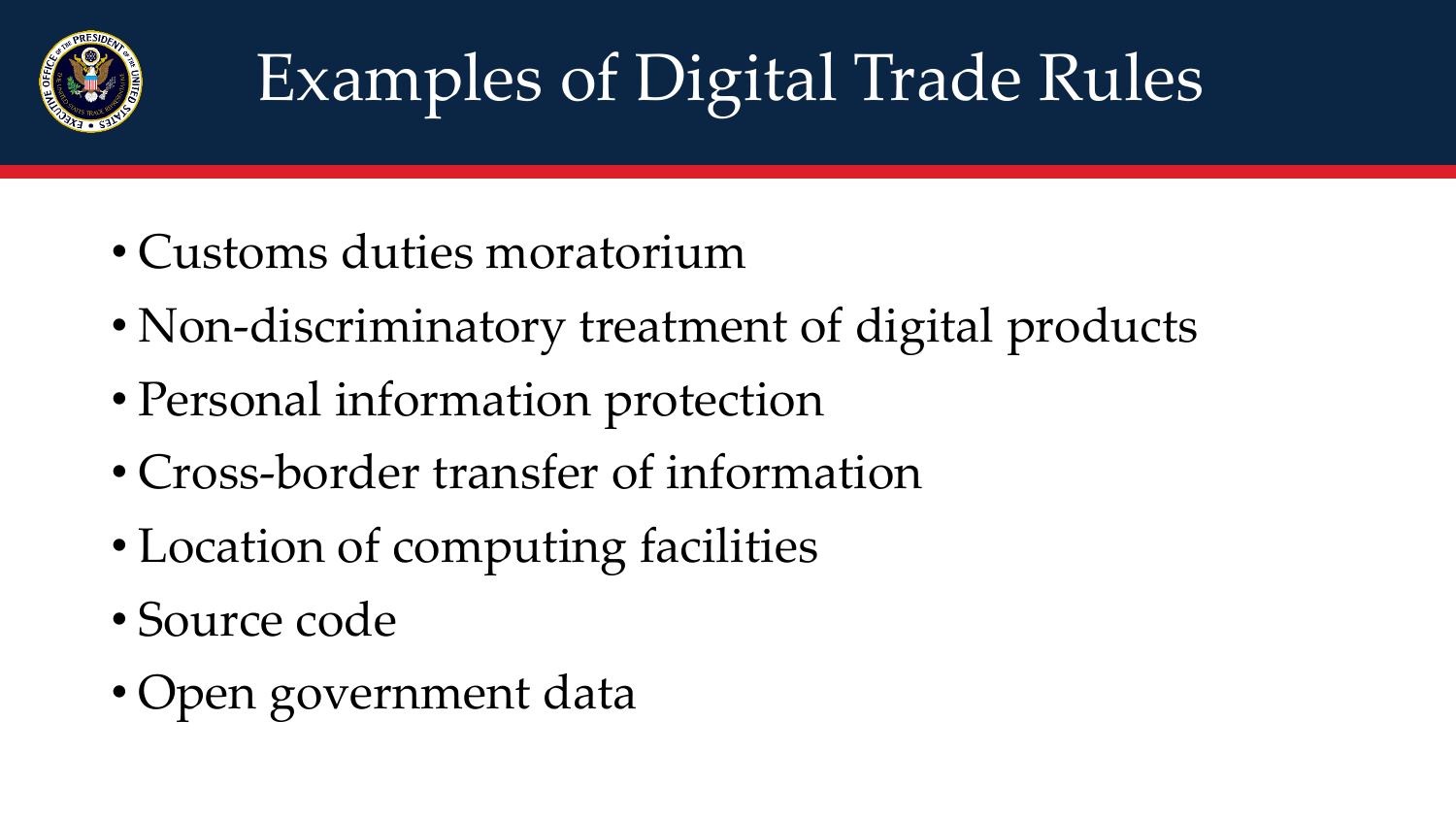

### Examples of Digital Trade Barriers

- Restrictions on Cloud Computing Services
- Data Localization Requirements
- Filtering and Blocking of Legitimate Websites
- Tariffs on Digital Products
- Restrictions on Digital Advertising Services

- FACT SHEET ON 2019 NATIONAL TRADE ESTIMATE: Key Barriers to Digital Trade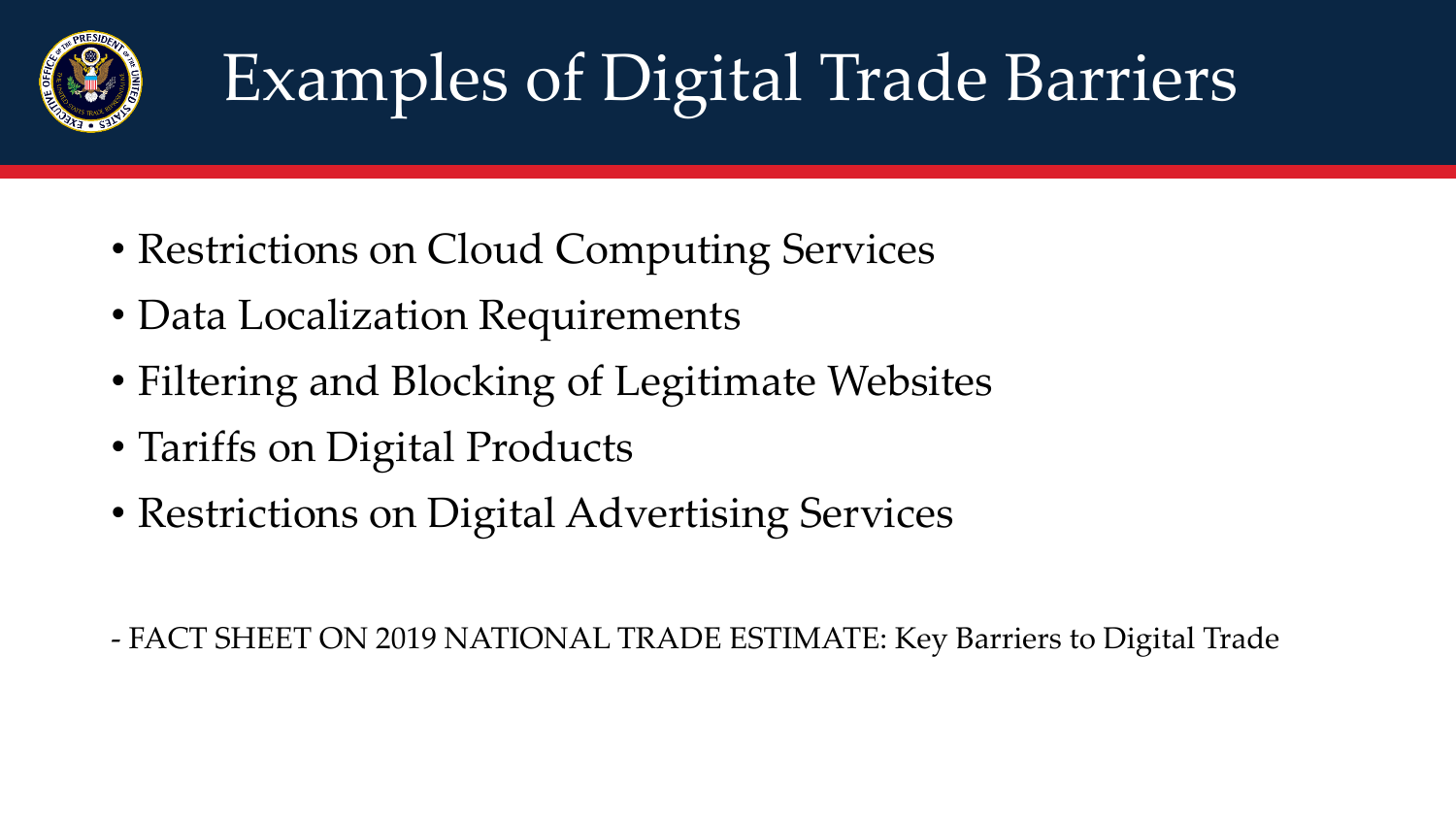

#### Customs Duties Article

- 1. No Party shall impose customs duties, fees, or other charges on or in connection with the importation or exportation of digital products transmitted electronically.
- 2. For greater certainty, paragraph 1 shall not preclude a Party from imposing internal taxes, fees or other charges on digital products transmitted electronically, provided that such taxes, fees or charges are imposed in a manner consistent with this Agreement.

*"Digital product" means a computer program, text, video, image, sound*  recording or other product that is digitally encoded, produced for commercial *sale or distribution, and that can be transmitted electronically.*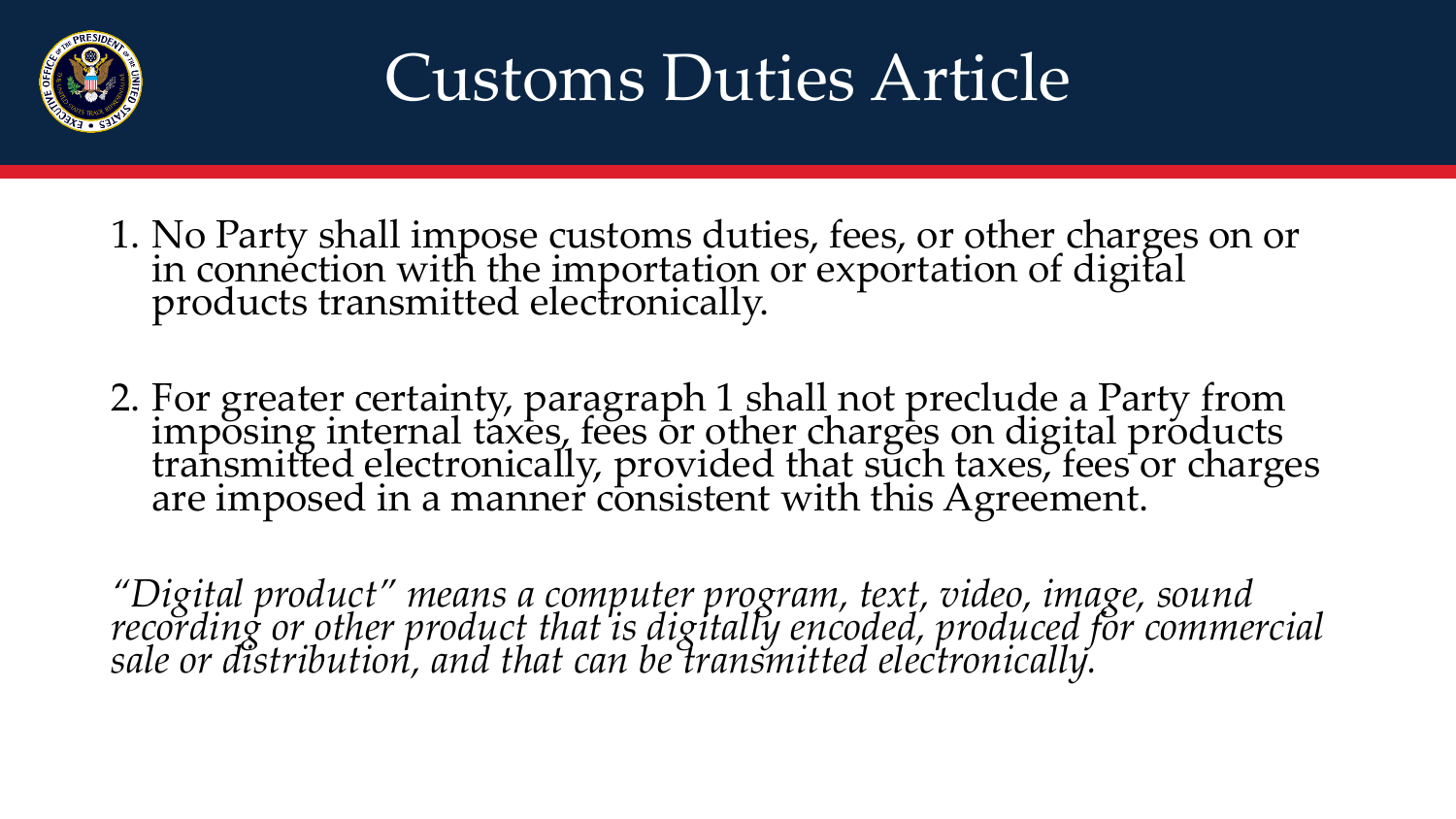

#### Potential Impact of Duties on Data

#### 2018

#### Used International Bandwidth by Route, 2018

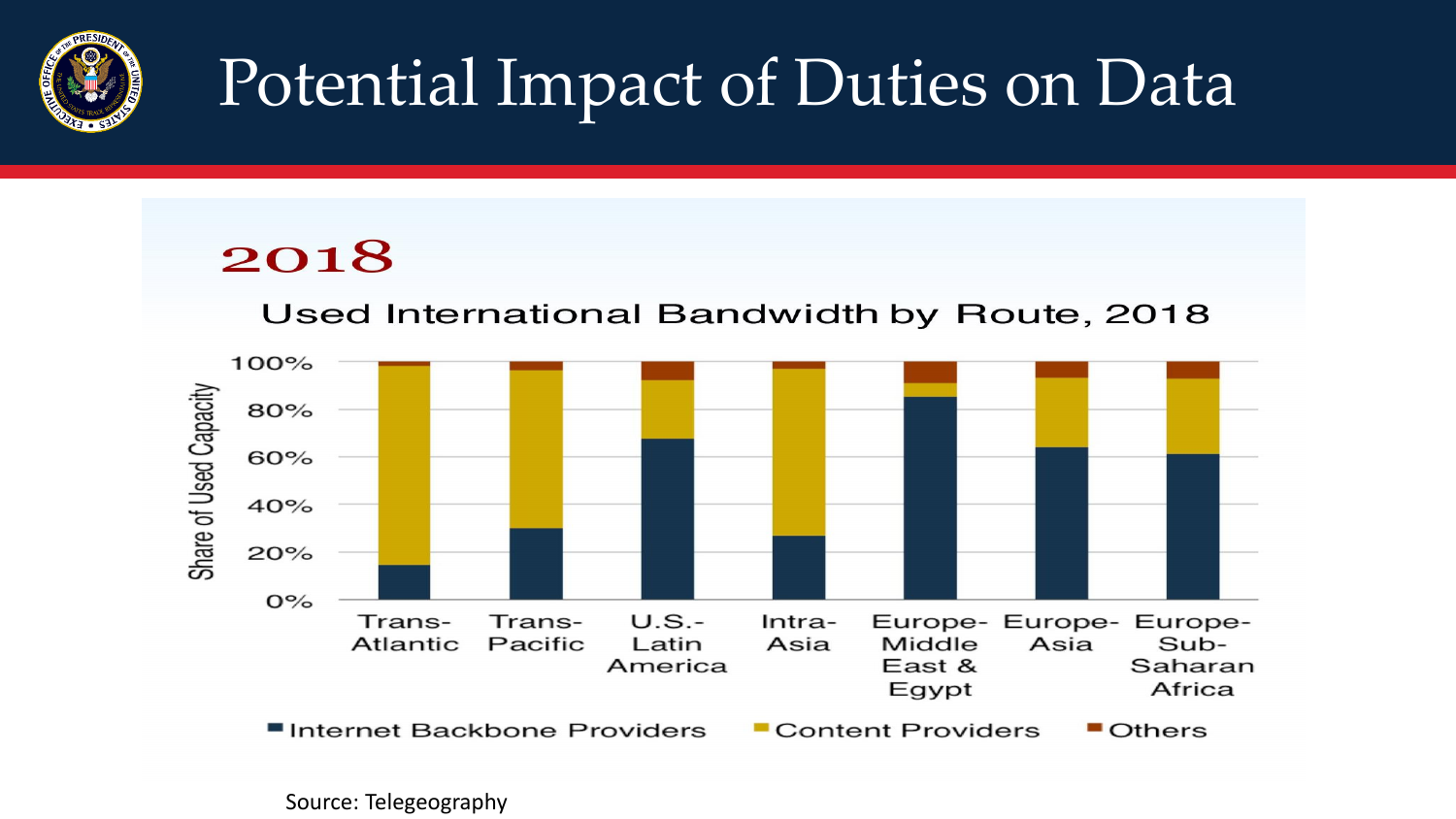

#### Digital Products Article

No Party shall accord less favorable treatment to a digital product created, produced, published, contracted for, commissioned or first made available on commercial terms in the territory of another Party, or to digital products of which the author, performer, producer, developer or owner is a person of another Party, than it accords to other like digital products.

*"Digital product" means a computer program, text, video, image, sound recording or other product that is digitally encoded, produced for commercial sale or distribution, and that can be transmitted electronically.*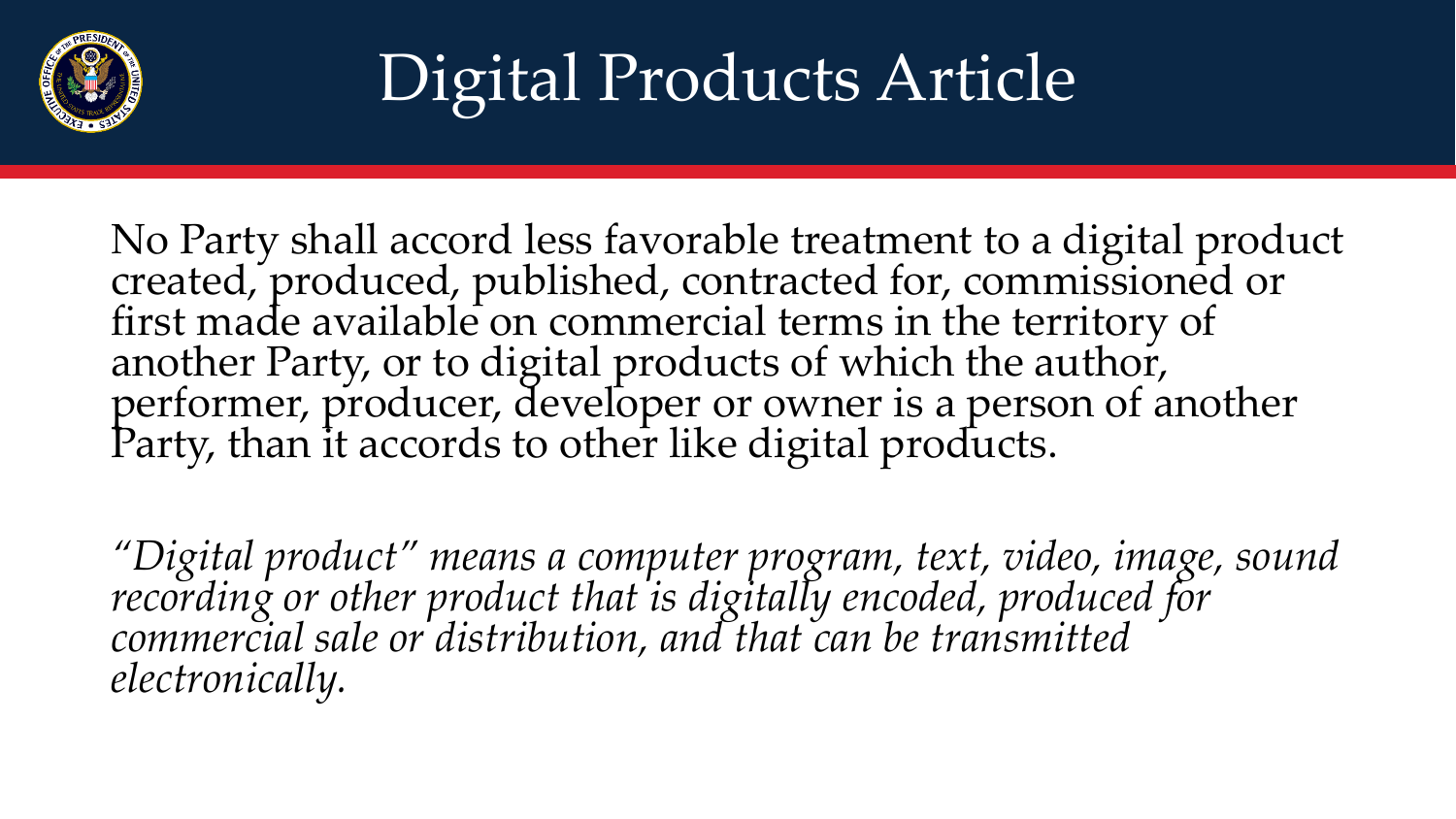

#### Personal Information Protection Article

- 1. Each Party shall adopt or maintain a legal framework that provides for the protection of the personal information of the users of digital trade.
- 2. Recognizing that the Parties may take different legal approaches to protecting personal information, each Party should encourage the development of mechanisms to promote interoperability between these different regimes.
- 3. The Parties recognize the importance of ensuring compliance with measures to protect personal information and ensuring that any restrictions on cross-border flows of personal information are necessary and proportionate to the risks presented.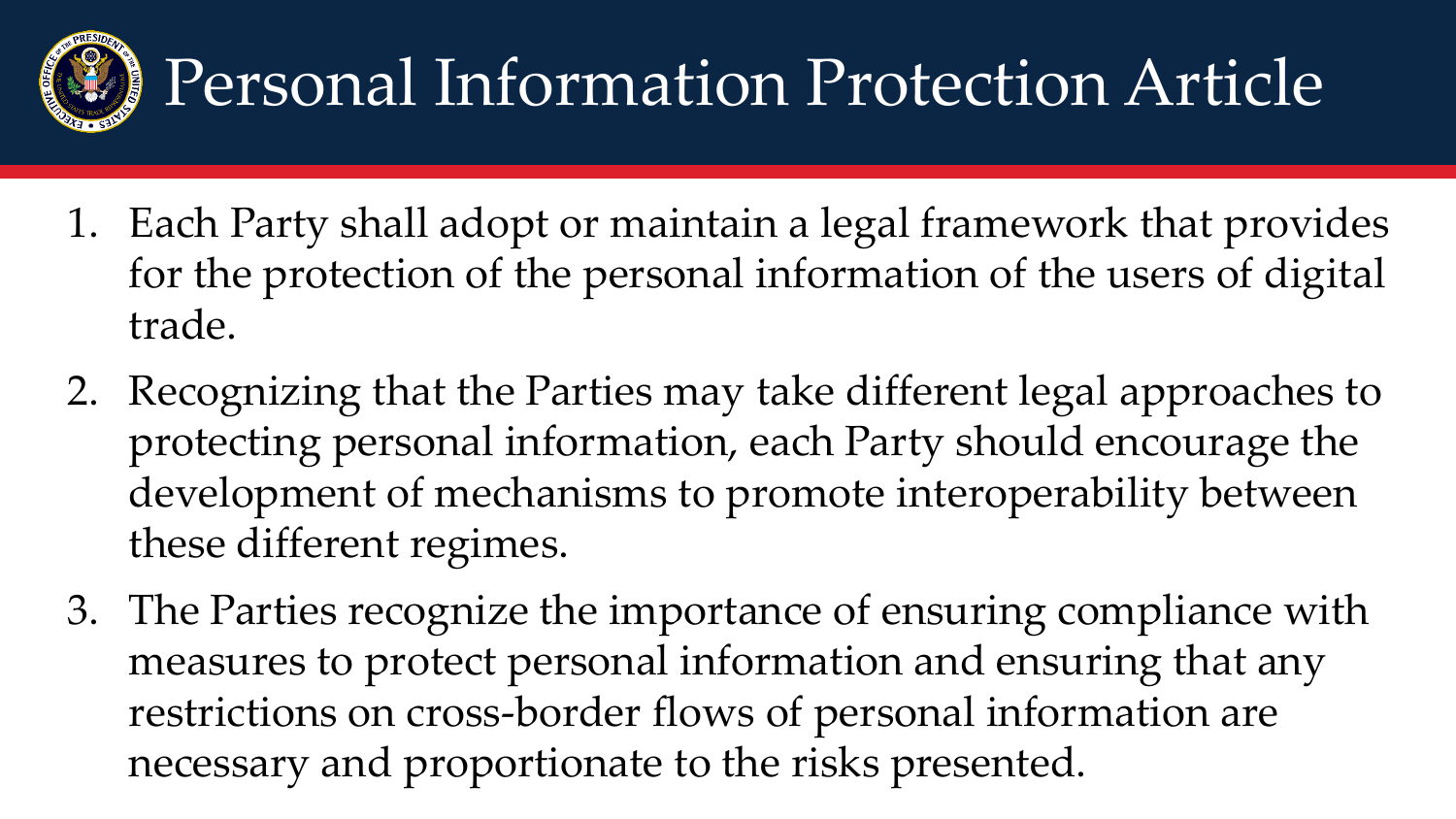

#### Cross–border Transfer Article

- 1. Neither Party shall prohibit or restrict the cross-border transfer of information, including personal information, by electronic means, if this activity is for the conduct of the business of a covered person.
- 2. Nothing in this Article shall prevent a Party from adopting or maintaining a measure inconsistent with paragraph 1 that is necessary to achieve a legitimate public policy objective, provided that the measure:
	- (a) is not applied in a manner which would constitute a means of arbitrary or unjustifiable discrimination or a disguised restriction on trade; and
	- (b) does not impose restrictions on transfers of information greater than are necessary to achieve the objective. \*

*\*A measure does not meet the conditions of this paragraph if it accords different treatment to data transfers solely on the basis that they are cross-border in a manner that modifies the conditions of competition to the detriment of a covered person.*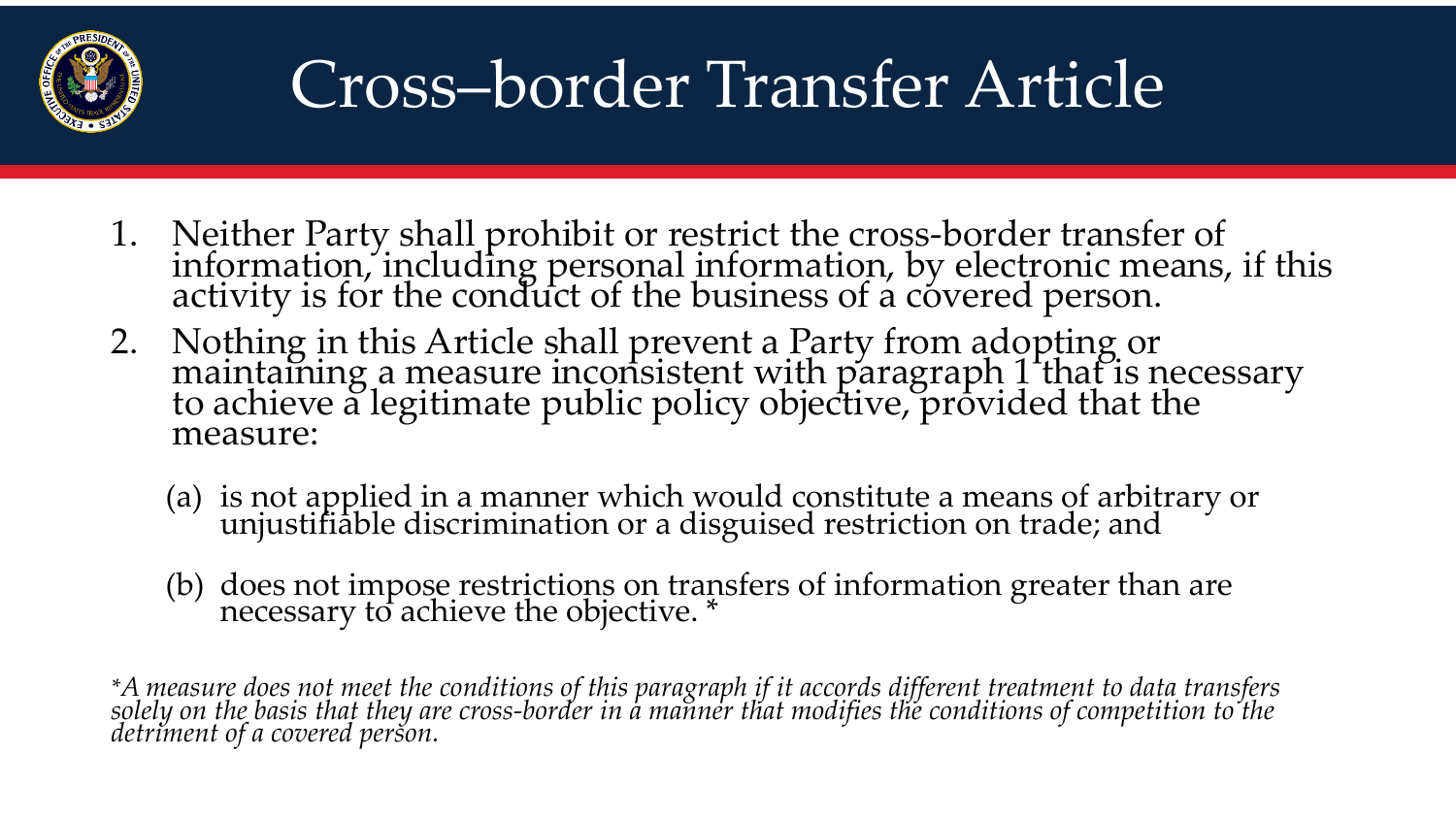

#### Global Trends

Global flows of trade and finance are flattening, while data flows are soaring



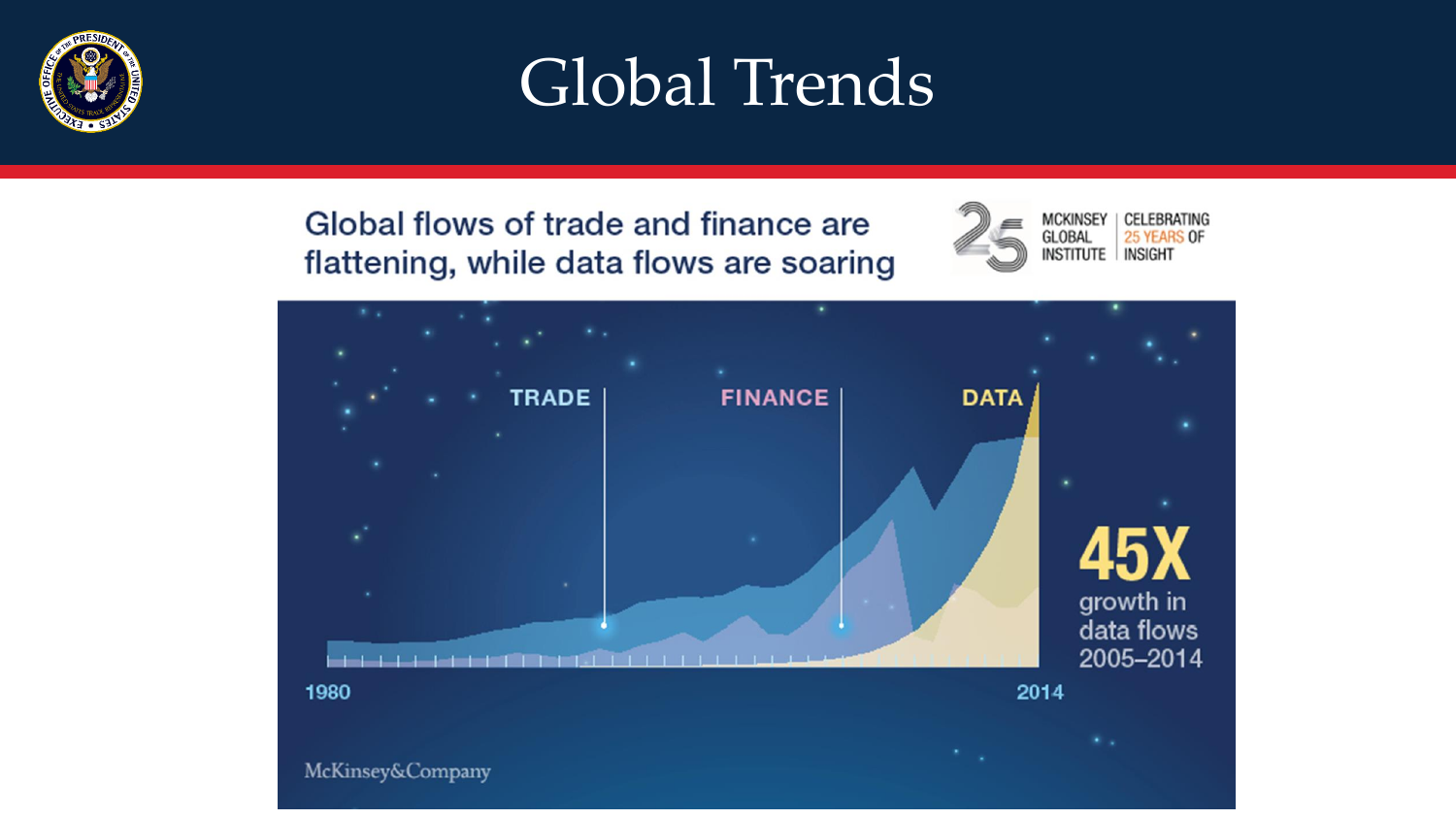

#### Location of Computing Facilities Article

No Party shall require a covered person to use or locate computing facilities in that Party's territory as a condition for conducting business in that territory.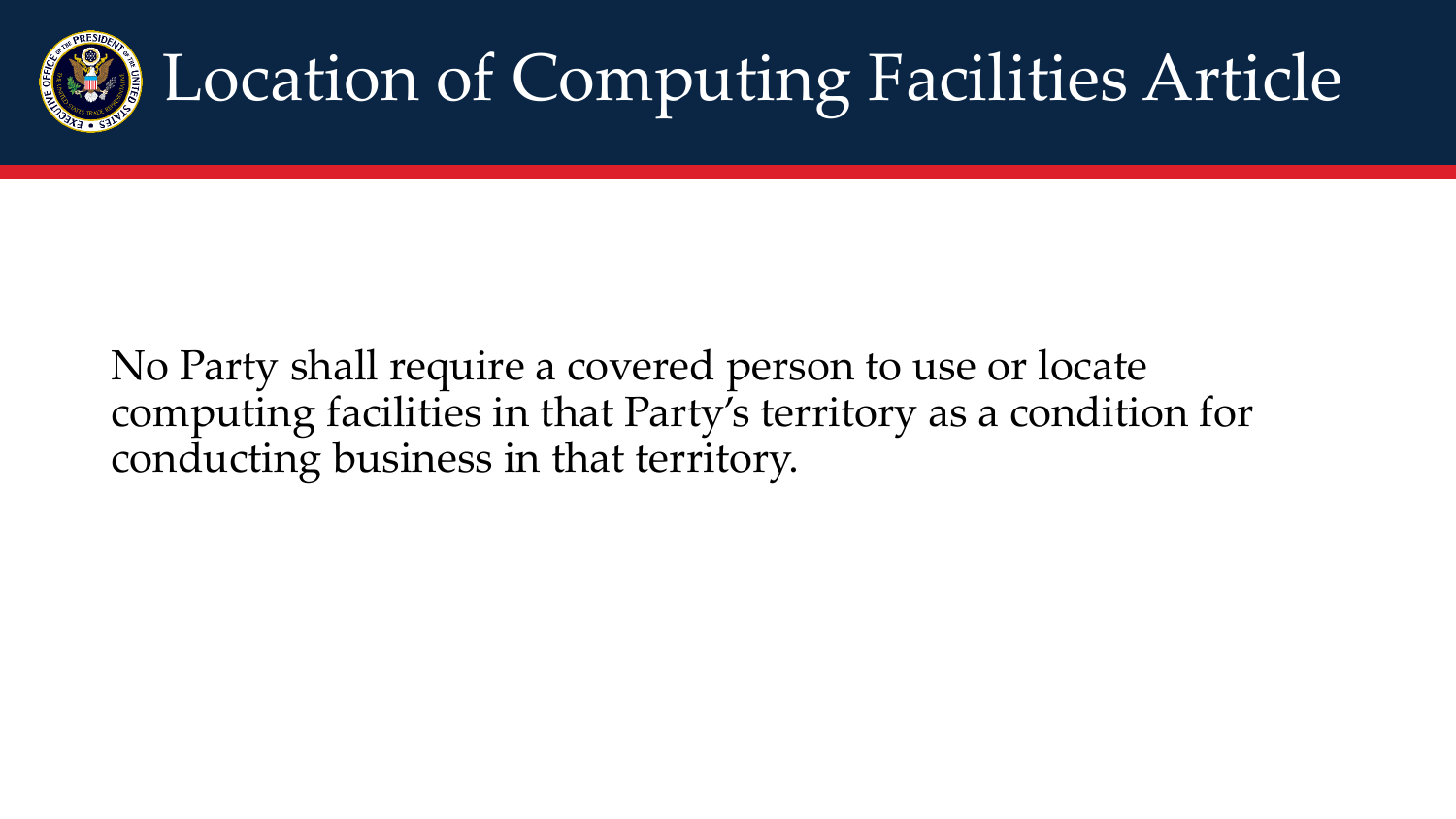

#### Data Centers Go Hyperscale

**Hyperscale Data Center Operators** 



Data Center Locations by Country - December 2017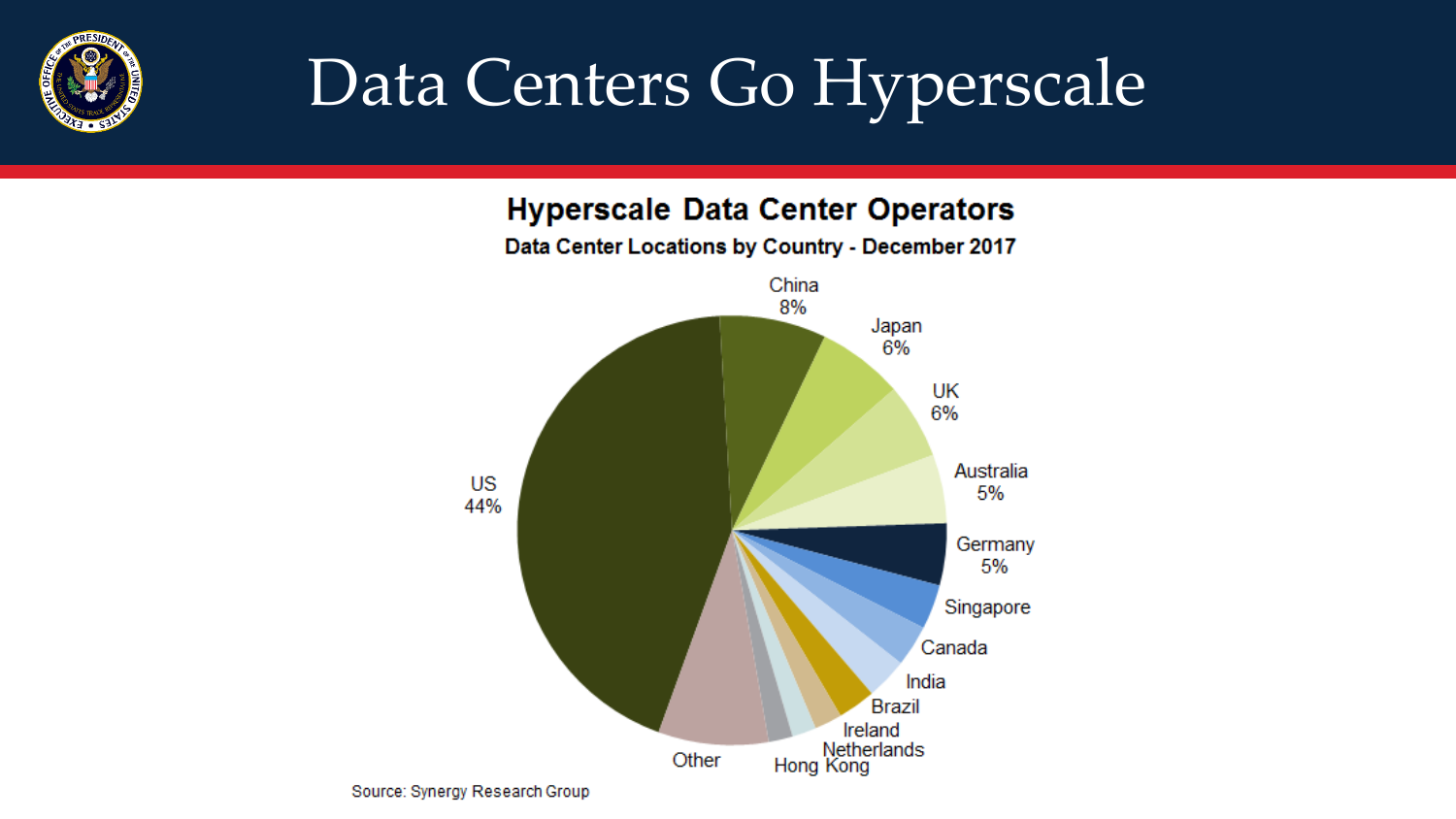

#### Source Code Article

Neither Party shall require the transfer of, or access to, source code of software owned by a person of the other Party, or the transfer of, or access to, an algorithm expressed in that source code, as a condition for the import, distribution, sale or use of that software, or of products containing that software, in its territory.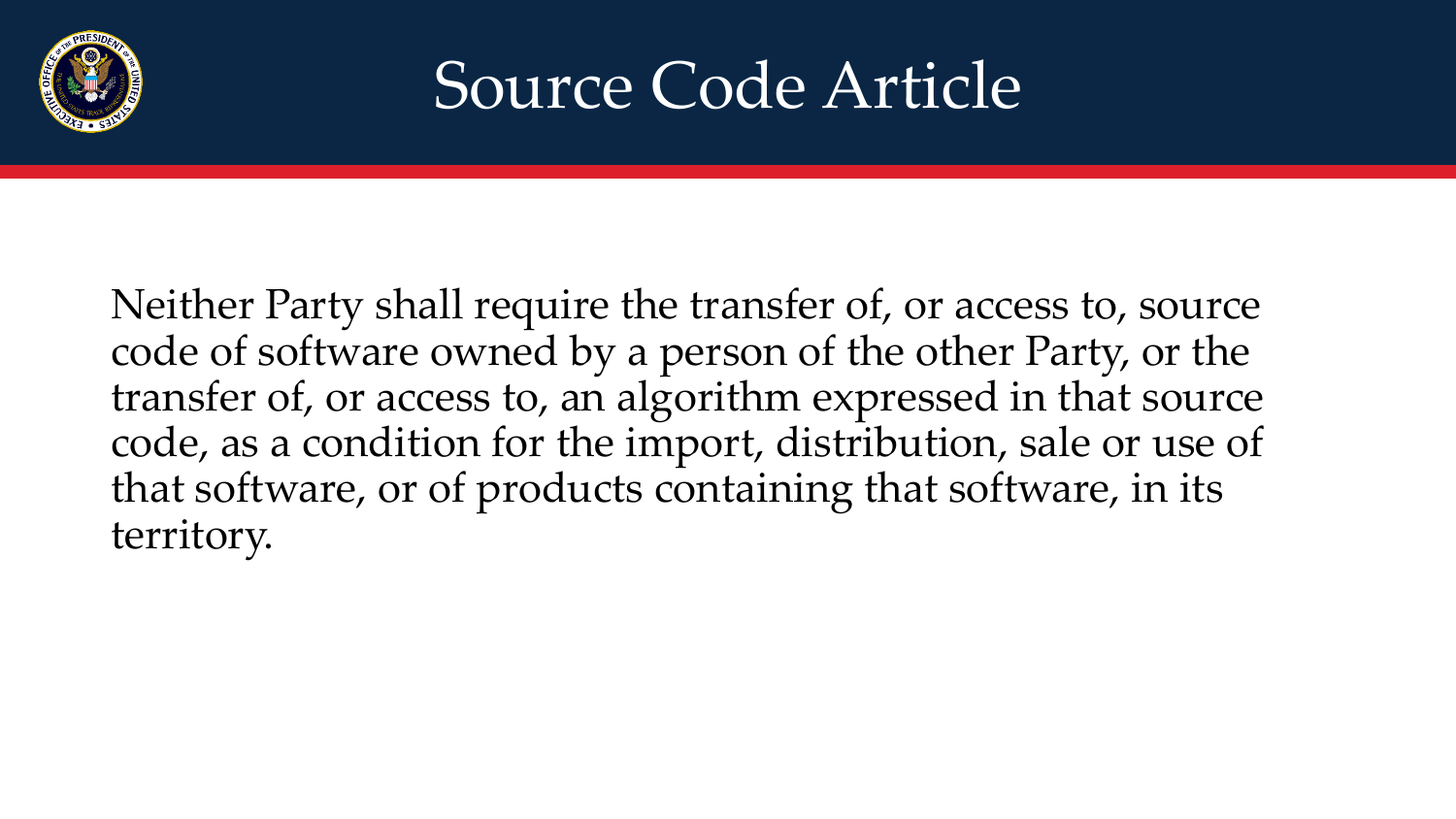

#### Open Government Data Article

- 1. The Parties recognize that facilitating public access to and use of government information fosters economic and social development, competitiveness, and innovation.
- 2. To the extent that a Party chooses to make government information available to the public, it shall endeavor to ensure that the information is in a machine-readable and open format and can be searched, retrieved, used, reused, and redistributed.